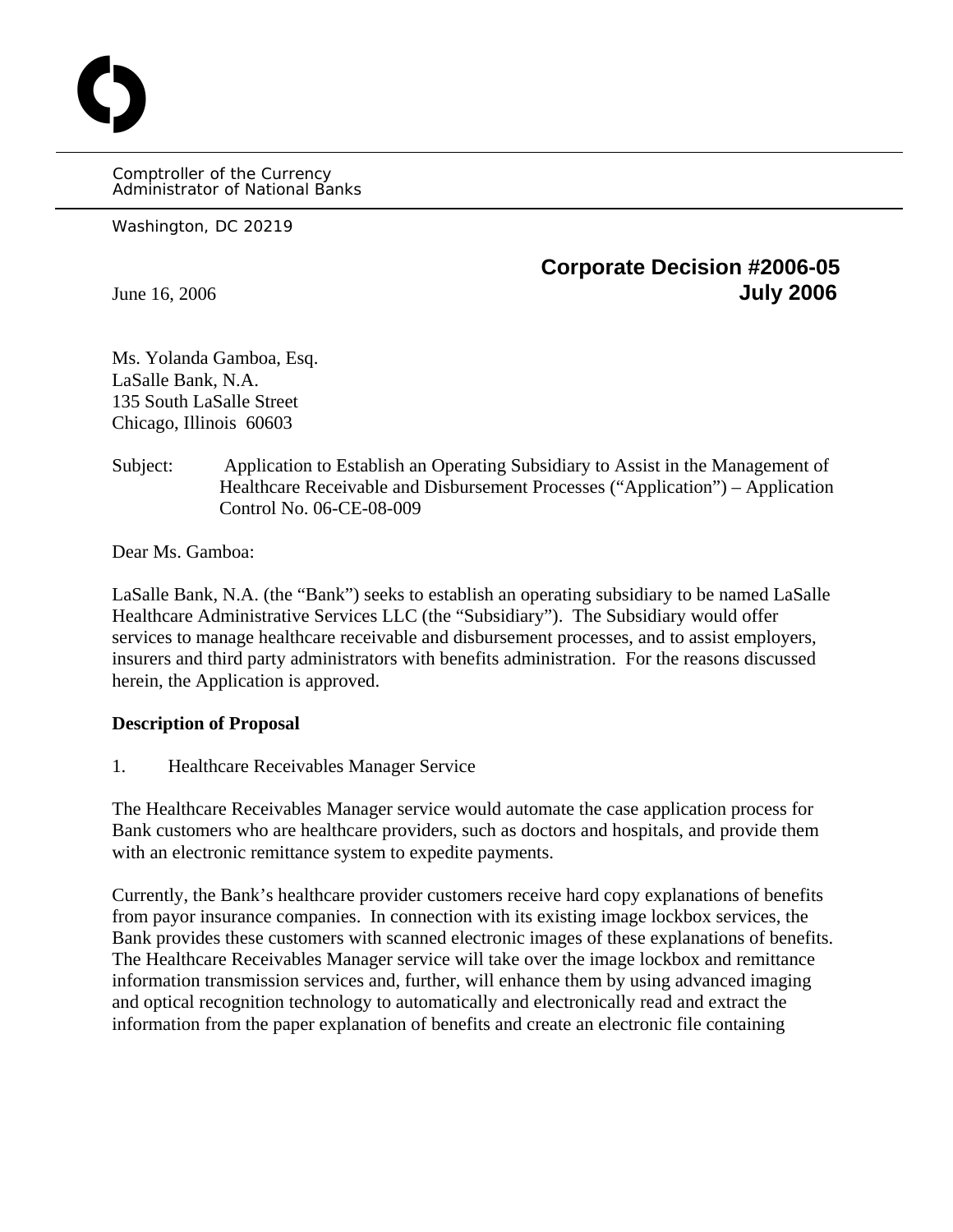"HIPAA Compliant 835s."<sup>[1](#page-1-0)</sup> The HIPAA Compliant 835's electronic format enables data to be customized and manipulated into detailed reporting, which can then be integrated into the providers' accounting systems. The Subsidiary also proposes to match the HIPAA Compliant 835s and corresponding payments from those customers to help track receivables.

The Subsidiary will make available a Web-based portal whereby customers can index and sort HIPAA Compliant 835s and payment information for reporting, investigation and other purposes, and may in the future provide collection services to these customers.

2. Healthcare Payables Manager Service

The Healthcare Payables Manager service would be a payment and remittance advice processing management system. The Subsidiary will offer services to payables managers such as insurance companies to assist them in managing their disbursement process. Through a Web-based portal, the Subsidiary will allow payables managers to input standard payment instructions for each payee such as banking information and payment and remittance preferences. Alternatively, payees may be provided access to this portal in order to provide the information themselves. The Subsidiary would then authenticate the bank account information of payees in order to reduce fraud risk to the payables manager. Finally, the Subsidiary will initiate automated clearinghouse ("ACH") and draft payments to payees.

3. Consumer Directed Healthcare Service

The Consumer Directed Healthcare ("CDH") service would provide employers, insurance providers, and third party administrators ("CDH customers") with administration, recordkeeping, reporting and payment/collection processing services in connection with Flexible Spending Accounts, Health Reimbursement Arrangements, Dependent Care Assistance Program Accounts and Health Savings Accounts (collectively "Accounts"). The Bank would serve as the depository for the funds related to the Accounts, issue debit cards for the Accounts, and possibly act as custodian for the Accounts. For its CDH customers the Subsidiary will administer the online enrollment process for employees establishing Accounts, track contributions, and perform reporting and recordkeeping services for the Accounts. The Subsidiary will also process Account claims by determining the eligibility of withdrawal requests and managing the disbursement of amounts from such Accounts.

## **Legal Analysis**

The OCC has long recognized that the transmission and handling of medical and health insurance data in connection with activities such as fund transfers, billing services, or claims processing are activities that are part of or incidental to the business of banking. Specifically, with regard to the data processing of health information, a national bank may use automated data

<span id="page-1-0"></span><sup>1</sup> <sup>1</sup> A "HIPAA Compliant 835" is an electronic data interchange transaction set containing explanation of benefits or other remittance data regarding a healthcare-related payment that meets the format and data element requirements of the healthcare industry.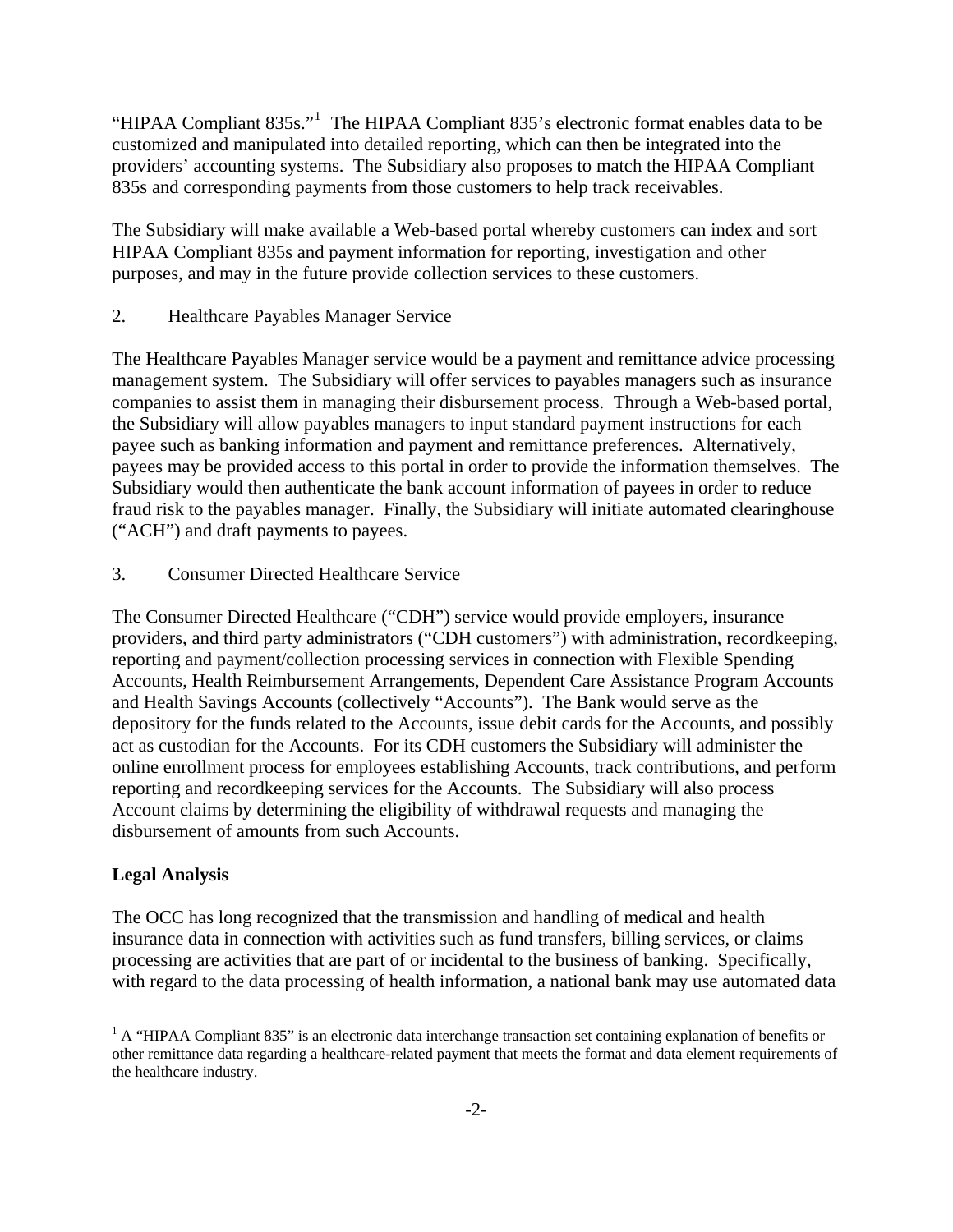processing to provide billing services and accounts receivable services for itself and others, and engage in data processing related to funds transfer, cash management, and credit extensions. Interpretive Letter No. 836, *reprinted in* [1998 – 1999 Transfer Binder] Fed. Banking L. Rep. (CCH) ¶ 81-290 (March 12, 1996) (allowing for the storage, processing, and retrieval of documents in conjunction with payment processing services provided to hospitals and physicians); Interpretive Letter No. 419, *reprinted in* [1988 – 1989 Transfer Binder] Fed. Banking L. Rep. (CCH) ¶ 85,643 (Feb. 16, 1988) (allowing data processing system linking healthcare providers, healthcare insurers, healthcare recipients, and their respective depository institutions that transmits claims eligibility information, receives and transmits information for claims entry and payment, operates a data base, and accomplishes payment).

In Interpretive Letter No. 836, *supra*, the OCC approved a national bank's non-controlling investment in a company that used automated data processing to communicate billing and payment related information; determine amounts owed by the payors and patients; bill the payor and patients; and facilitate payment by the patient and the patient's provider. Additionally, in Interpretive Letter No. 419, *supra*, the OCC stated that funds transfer services, whether from one account to another or from one institution to another, are a fundamental part of the business of banking and that the transmitting of claims eligibility and health treatment information was an integral part of performing those services.

In the instant application, the Subsidiary seeks to engage in data processing activities like those described above and previously deemed permissible. Specifically, the Healthcare Receivables Manager service will use automated data processing to provide accounts receivable processing for customers. The Healthcare Payables Manager service will use data processing to provide funds transfer. The Customer Directed Healthcare service will use data processing to provide funds transfers, process claims, and determine the eligibility of account payments and withdrawals. These activities are permissible activities as established by OCC precedent in Interpretive Letter No. 836 and Interpretive Letter No. 419, *supra*.

With regard to billing, collections and claims possessing services, it is well established that national banks may provide such services to their customers. Interpretive Letter No. 712, *reprinted in* [1995 – 1996 Transfer Binder] Fed. Banking L. Rep. (CCH) ¶ 81-027 (Feb. 29, 1996). The OCC's position on this issue was discussed in a 1985 letter which found that national banks may "[bill] persons for fees owed to doctors, hospitals, and other service providers." Letter from Peter Liebesman, Assistant Director, Legal Advisory Services Division (August 27, 1985) ("Liebesman Letter," available in Lexis-Nexis). In that letter the OCC recognized that banks may provide billing services to collect amounts due in repayment, and because billing activities form an integral part of the means by which banks collect debts, the OCC allows banks to provide billing services to collect amounts due to others.

In the instant application, the Subsidiary seeks to engage in billing, collections and claims processing services similar to those described above. Specifically, the Healthcare Receivables Manager service seeks to implement a fully electronic remittance workflow so as to expedite payments. Also, while not initially performed, the Healthcare Receivables Manager service may in the future provide for customer or insurance company billing and collection. Additionally,